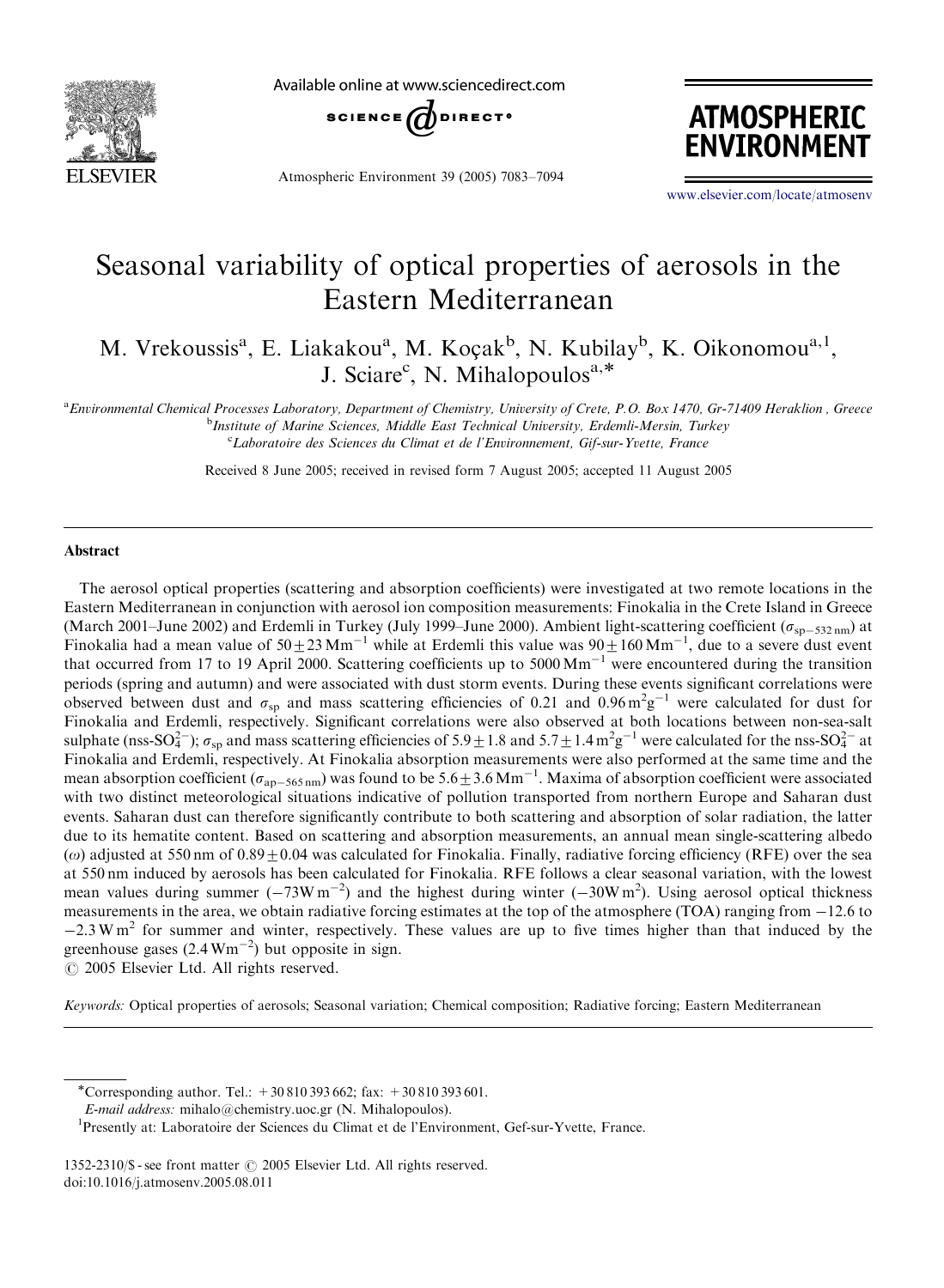# 1. Introduction

The role of aerosols on climate is a major environmental issue nowadays. Contrary to the greenhouse gases, which are widespread and well mixed globally, the distribution of aerosols is quite patchy and depends on the presence of either natural (sea-water, dust, vegetation) and/or anthropogenic sources. The Mediterranean area has been repeatedly suggested as one of the areas where aerosols are expected to play a significant climatic role [\(Formenti](#page-10-0) [et al., 2001a, b;](#page-10-0) [Andreae et al., 2002;](#page-10-0) [Lelieveld et al.,](#page-11-0) [2002](#page-11-0); [Tragou and Lascaratos, 2003\)](#page-11-0). During an intensive campaign performed in the Eastern Mediterranean (MINOS campaign) in August 2001, [Lelieveld et al. \(2002\)](#page-11-0) reported that aerosols can reduce solar radiation absorption over the sea by about 10% and they can alter the heating profile of the lower troposphere ([Markowicz et al., 2002](#page-11-0)). As a consequence, evaporation and moisture transport, in particular to North Africa and the Middle East, are suppressed. Therefore, a clear need exists for longterm measurements of aerosol physical, chemical, and radiative properties in the Eastern Mediterranean which is the cross-road of air pollution from Western and/or Eastern Europe [\(Lelieveld et al., 2002](#page-11-0)).

Although several studies on physicochemical characterisation of aerosols have been performed in the Eastern Mediterranean, most of them are limited to specific periods of the year, mainly during summer [\(Ichoku et al., 1999](#page-10-0); [Formenti et al., 2001a,](#page-10-0) [b;](#page-10-0) [Kouvarakis et al., 2002](#page-10-0); [Andreae et al., 2002;](#page-10-0) [Sciare et al., 2005](#page-11-0); [Bryant et al., in press\)](#page-10-0). Among these works, only one addressed the variability of chemical and optical characteristics of aerosols on a long-term basis and was performed at the Negev Desert ([Andreae et al., 2002\)](#page-10-0).

The current study has two aims:

(i) To present long-term (at least 1 year) measurements of chemical and optical properties of aerosols in different environments in the Eastern Mediterranean compared to the Negev Desert. For this reason, two coastal areas located at Erdemli (Turkey) and Finokalia (Crete, Greece) disposing long-term published data on chemical composition of aerosols were selected.

(ii) To estimate the radiative forcing efficiency (RFE) and radiative forcing estimates at the top of the atmosphere (TOA) induced by aerosols on a seasonal basis, based on scattering and absorption measurements conducted for more than a year at Finokalia.

# 2. Experimental

# 2.1. Location and sampling

Sampling was conducted at two remote coastal sites (Fig. 1), both located at the Eastern Mediterranean region. The first one is Finokalia station  $(35.3 \text{°N}, 25.7 \text{°E})$  located on the north coast of Crete Island in Greece, and the second one is located at Erdemli in Turkey  $(36.6\text{°N}, 34.1\text{°E})$  on the south coast of Turkey. A more detailed description on these sampling sites and the prevailing meteorological conditions are reported by [Kubilay et al. \(2000\)](#page-10-0) and [Kouvarakis et al. \(2001\).](#page-10-0)

# 2.2. Aerosol sampling and analysis

At Finokalia, bulk aerosol samples were collected on 47 mm diameter, 0.45 µm porosity Gelman Zefluor PTFE filters. Samples were collected on 2–3 days basis from March 2001 to June 2002 except summer 2001 when samples were collected every 12 h. Aerosol sampling at Erdemli was performed during two periods with a daily sampling step. The first one lasted from January 1999 to June 2000 and the second one from January 2001 to November 2001. At Erdemli aerosol samples were collected on Whatman-41 filters  $(20 \times 25 \text{ cm})$  using a high-



Fig. 1. Location of the Finokalia/Greece and Erdemli/Turkey stations in the Eastern Mediterranean region.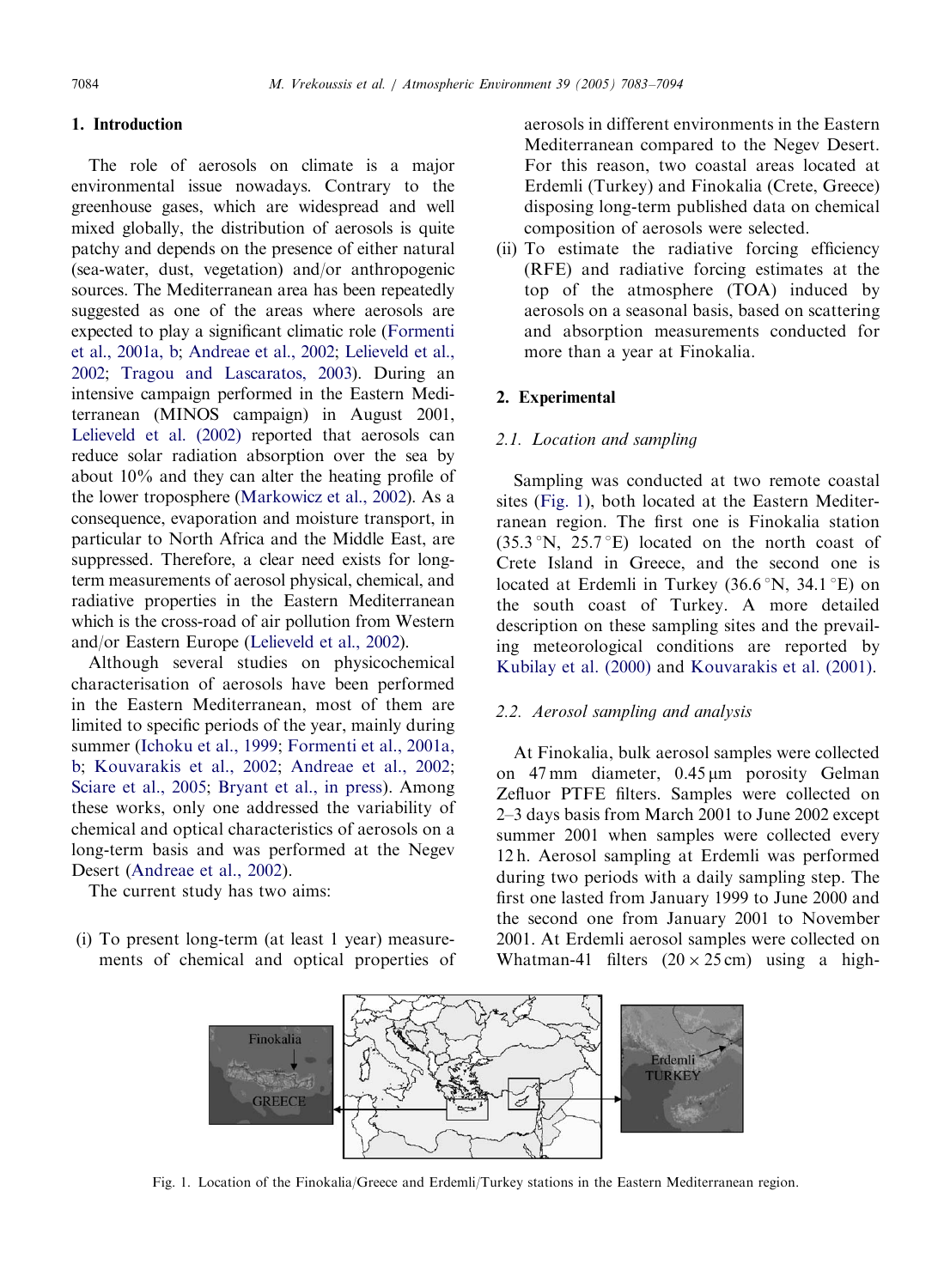volume sampler operating at a flow rate of  $50 \text{ m}^3 \text{h}^{-1}$ with a sampling efficiency higher than 95%. In both stations, the aerosol samples were analysed for main ionic species by ion chromatography (IC). A comprehensive description on the IC measurements and the methodology can be found in [Kouvarakis](#page-10-0) [and Mihalopoulos \(2002\)](#page-10-0).

# 2.3. Optical measurements

#### 2.3.1. Light scattering coefficient measurements

Aerosol light scattering coefficient  $(\sigma_{sp})$  was measured at both locations with a mono-wavelength portable integrating nephelometer (M903, Radiance Research, Seattle, USA). This instrument measures the light scattering coefficient ( $\sigma_{\rm{sp}}$ ) at 532 nm. The optical and electrical background noise is sufficiently low to allow measurements of  $\sigma_{sp}$ (for particles) from less than 10% of air Rayleigh scattering  $(\sigma_{sp} < 1 \text{ Mm}^{-1})$  to greater than  $1000 \,\mathrm{Mm}^{-1}$ .

Measurements were performed at ambient relative humidity (RH), without aerosol cut-off. Instruments were calibrated using  $CO<sub>2</sub>$  and zero checks were frequently performed by means of a HEPA filter. For the Finokalia nephelometer an intercomparison was performed in July 2001 with a second Radiance Research Nephelometer, operated by the Max-Planck Institute, and showed a good agreement with deviations below 5%.

#### 2.3.2. Absorption measurements

A commercial instrument particle soot absorption photometer (PSAP), Radiance Research, Seattle, USA) was used for the measurement (in near real time) of the light absorption coefficient of ambient aerosols at Finokalia station. Total uncertainty of PSAP measurement at 60s averaging time and typical atmospheric levels was estimated around 15% at the 95% confidence level ([Bond et al., 1999\)](#page-10-0). The PSAP measurement is derived by the manufacturer as the difference between light extinction and scattering (i.e. light absorption). The results presented here have been corrected for scattering effects using the equation proposed by [Bond et al.](#page-10-0) [\(1999\)](#page-10-0), which lowers the annual mean measured values by about 10%.

#### 3. Results and discussion

The results of this work will be split in to four parts. The ionic composition of aerosols at the two stations will be presented in the first part. In the second and third parts, the optical properties of aerosols, namely light scattering and absorption coefficients, are presented and the factors controlling their levels are discussed. The role of chemical composition and especially the link between nss- $SO_4^{2-}$ , dust content and optical parameters will also be addressed. Finally, the RFE and the radiative forcing estimates at the TOA induced by the optical properties of aerosols will be discussed in the fourth part.

#### 3.1. Ionic composition

Based on studies conducted at both locations [\(Bardouki et al., 2003](#page-10-0); Koç[ak et al., 2004\)](#page-10-0), the mass associated with the main ions is a major fraction of the total aerosol mass (accounting for up to 50%). The following discussion will be limited to two ions: nss-SO $_4^{2-}$  and nss-calcium (nss-Ca<sup>2+</sup>). Nss-SO $_4^{2-}$  is the main ion in the fine mode contributing up to 65% of the total ionic mass of this mode and it is frequently used as a tracer for anthropogenic activity, although in summer time marine biogenic contribution on nss- $SO_4^{2-}$  is around 25% at both sites ([Kubilay et al., 2002\)](#page-10-0). Although nss-Ca<sup>2+</sup> is responsible for only up to 12% of the coarse mode mass, it can be used as a dust load indicator. Indeed, [Markaki et al. \(2003\)](#page-11-0) and [Sciare et al. \(2005\)](#page-11-0), based on measurements conducted at both locations, showed that nss- $Ca^{2+}$  correlates significantly with Al, a ubiquitous tracer of terrigenic influence [\(Wedepohl, 1995\)](#page-11-0), with the relative slope ranging from 1.0 to 1.3. Thus, dust can be estimated using the observed nss- $Ca^{2+}$  values and the relation between Al and dust  $([Al]\% = 7.09 + 0.79$  [dust]) [\(Guieu et al., 2002](#page-10-0)). Note that this indirect dust estimation may induce errors up to 40%.

The variability of nss- $SO_4^{2-}$  [\(Fig. 2a\)](#page-3-0) and nss- $Ca^{2+}$  [\(Fig. 2b](#page-3-0)) for the studied periods is presented for Finokalia and Erdemli measuring sites. At Finokalia as well as at Erdemli, nss- $SO_4^{2-}$  shows a well-defined seasonal variation with higher values during the dry period (May–October) compared to the wet one (December–March). The  $nss-SO<sub>4</sub><sup>2</sup>$ levels at both locations are in good agreement with previously published works in this area (see for example [Kouvarakis and Mihalopoulos, 2002](#page-10-0); [Kubilay et al., 2002;](#page-10-0) Koç[ak et al., 2004](#page-10-0)). The nss- $Ca<sup>2+</sup>$  has a more uniform behaviour compared to nss- $SO_4^{2-}$ , with the highest values occurring during the transition periods (spring and autumn), and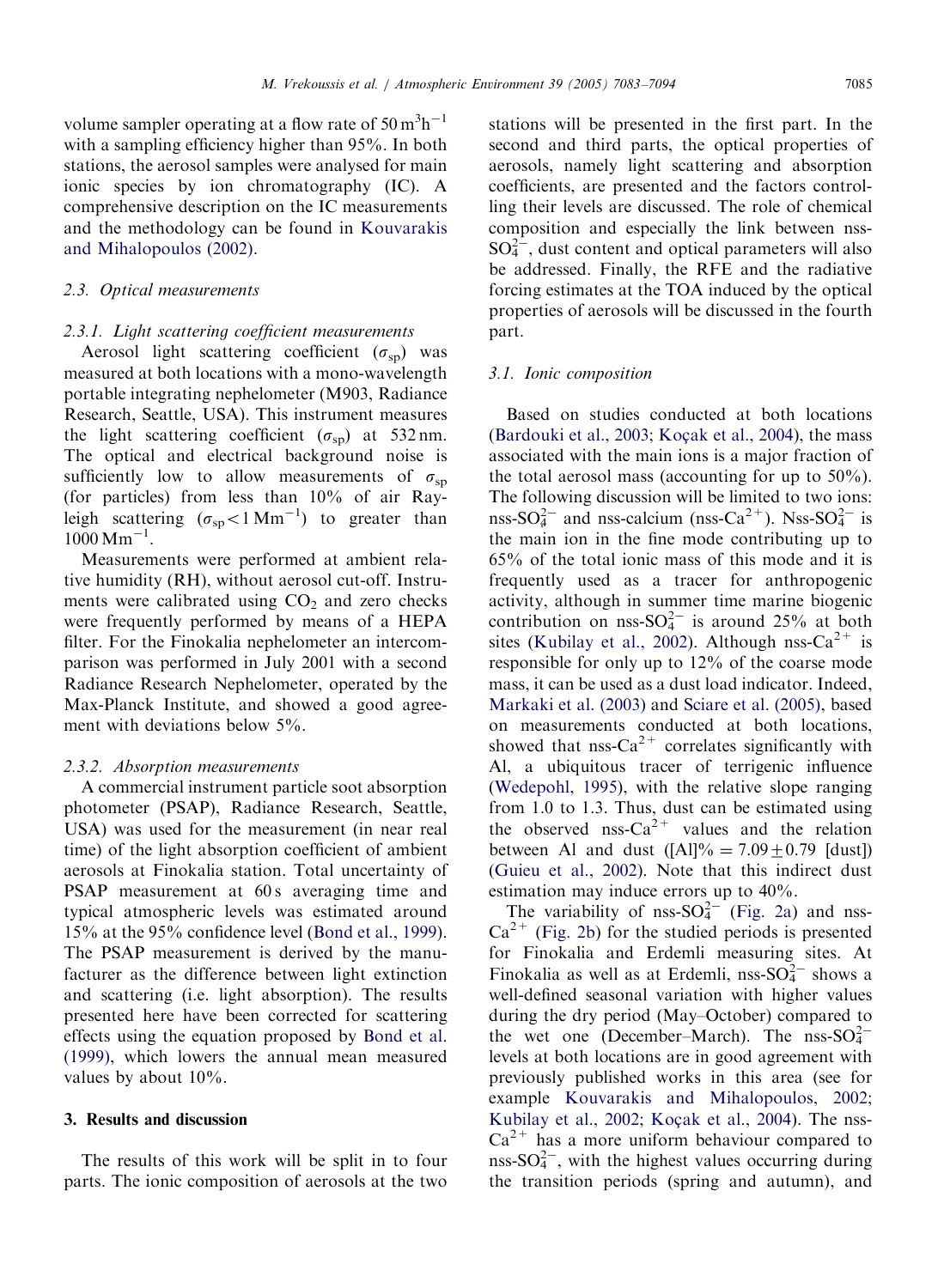<span id="page-3-0"></span>

Fig. 2. Monthly mean values and standard deviations of (a) nss- $SO_4^{2-}$  and (b) nss- $Ca^{2+}$  at Finokalia for the period 2001–2002 and at Erdemli for the period 1999–2000.

coincide with dust events from arid areas of Northern Africa or Arabian Peninsula ([Israelevich](#page-10-0) [et al., 2003\)](#page-10-0).

# 3.2. Aerosol light scattering coefficient ( $\sigma_{sp}$ )

# 3.2.1. Variability of aerosol light scattering coefficient ( $\sigma_{sp}$ ) at both locations

(a) Finokalia: The observations lasted for 17 months (July 2001–November 2002) and the  $\sigma_{sp}$  5min mean values ranged between 5 and  $445 \text{ Mm}^{-1}$ with a mean value of  $50\pm23$  Mm<sup>-1</sup> ([Fig. 3](#page-4-0)). The highest values were linked to the presence of south winds with high dust load as observed from the air mass back-trajectories (see for instance the event of 15—16/4/2002). Trajectories (provided by [www.arl.](http://www.arl.noaa.gov/ready/hysplit4.html) [noaa.gov/ready/hysplit4.html\)](http://www.arl.noaa.gov/ready/hysplit4.html) were calculated at 1000 m above sea level to avoid orographic interferences at lower heights and to be consistently within the boundary layer of the region which ranges between 1000 and 1300 m. Trajectories were produced for all cases with  $\sigma_{\rm{sp}}$  exceeding twice the mean value of the corresponding month, and the results are depicted in [Fig. 4.](#page-5-0) All events of high  $\sigma_{sp}$ are associated either with transport from regions affected (i) by enhanced anthropogenic influence (N sector, Europe; 49% of the cases), (ii) by high dust load (S sector; 17% of the cases) and (iii) pollution

sources and high dust load (NE sector, former Soviet Union countries and Turkey; 34% of the cases) ([Sciare et al., 2003a](#page-11-0)).

Aerosol scattering coefficient presents a distinct seasonal pattern [\(Fig. 5\)](#page-6-0). Maximum values are found during the dry period and minimum values are encountered during the wet period as is in the case of nss-SO $^{2-}$ . The summer maximum  $\sigma_{sp}$  is explained by the longer lifetime of aerosols during the dry period as well as the prevalence of winds from the N and NE sectors. The spiky pattern of the  $\sigma_{sp}$  observed during the transition periods (autumn and spring) was related to Sahara dust events. Moreover, the role of the NE sector is clearly depicted in October 2001, when  $\sigma_{\rm{sp}}$  values were almost twice the values observed in October 2002 ([Fig. 5](#page-6-0)). Trajectory analysis revealed that the occurrence of NE winds during October 2001 was higher than during October 2002 by a factor of six.

(b) Erdemli:  $\sigma_{sp}$  observations at Erdemli covered the period from July 1999 to June 2000 and ranged from 0.7 up to  $4860 \text{ Mm}^{-1}$  [\(Fig. 6\)](#page-6-0). As at Finokalia, the highest value (observed in April 2000) was associated with an important dust event. [Kubilay et](#page-10-0) [al. \(2003, 2005\)](#page-10-0) have shown that Saharan-based dust outbreaks predominantly take place at Erdemli station from mid-March to the end of August, with the most intensive events observed in April–May.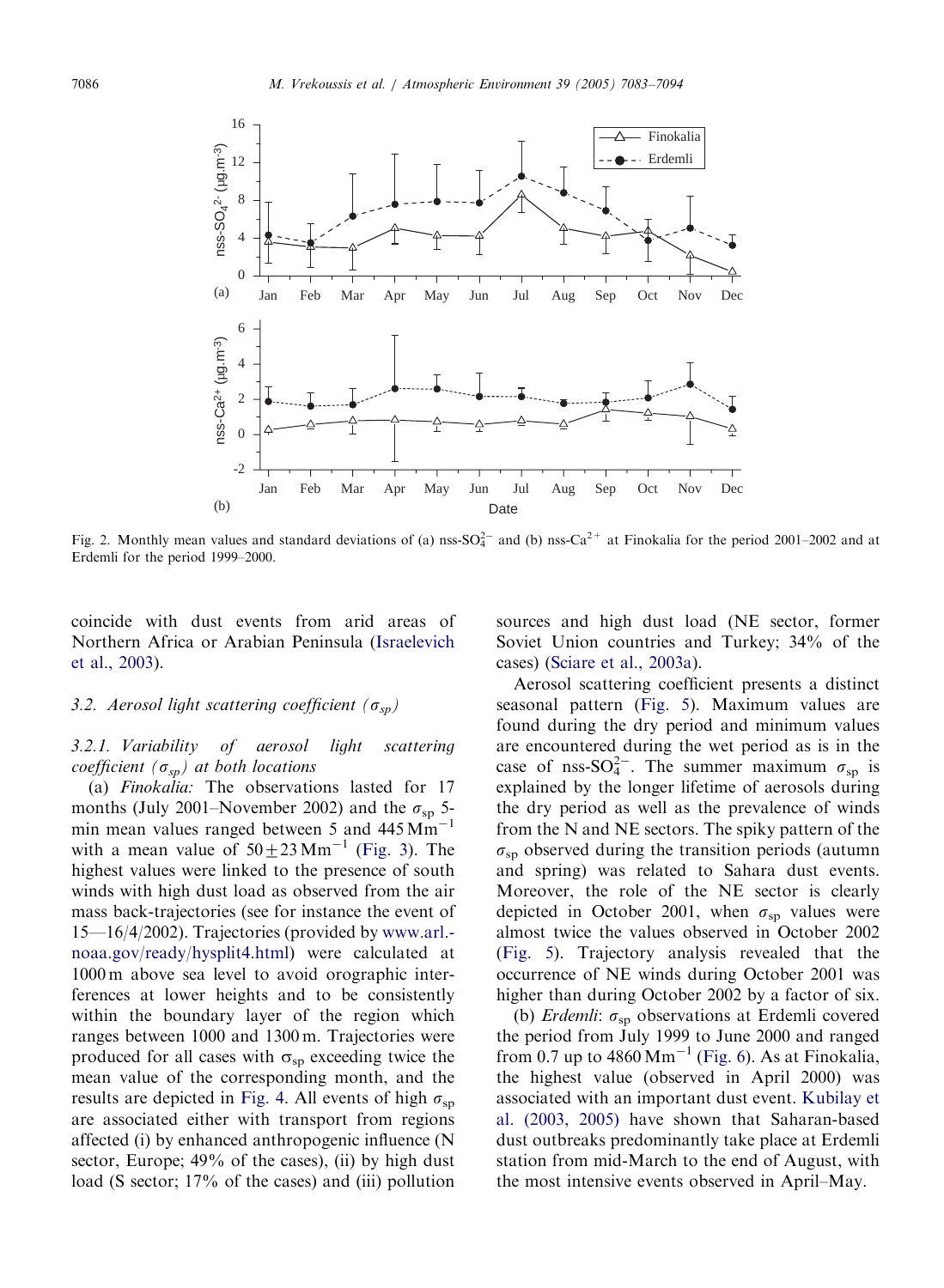<span id="page-4-0"></span>

Fig. 3. Variability of aerosol light scattering coefficient at Finokalia during 2001–2002. The \* depicts an intensive dust event that occurred in April 2001.

The mean  $\sigma_{sp}$  for the whole period was  $45 \pm 22$  Mm<sup>-1</sup>, whereas when April's 2000 dust event was included, the annual average at Erdemli was found to be  $90 \pm 160$  Mm<sup>-1</sup>. The annual variation of  $\sigma_{\rm{sn}}$  at Erdemli is presented in [Fig. 7](#page-7-0).

The  $\sigma_{\rm{sn}}$  values observed at both locations are in accordance with values reported for the Eastern Mediterranean region. In particular, [Gerasopoulos](#page-10-0) [et al. \(2003\)](#page-10-0) reported a mean scattering coefficient of  $65\pm40$  Mm<sup>-1</sup> in northern Greece, mainly resulting from continental pollution. The corresponding levels at Erdemli can be directly compared to the ones reported by [Andreae et al. \(2002\)](#page-10-0) in Israel. In that work, a mean scattering coefficient of  $87 \pm 54$  Mm<sup>-1</sup> was observed as a result of the combination of continental pollution and dust events.

# 3.2.2. Mass scattering efficiencies  $(a_{\lambda})$  at both locations:

(a) Mass scattering efficiency for nss- $SO_4^{2-}$  $(\alpha_{nss-SO_4})$ : The calculation of the mass scattering

efficiency for nss- $SO_4^{2-}$  was deduced from the slope of the total scattering coefficient versus the nss- $SO_4^{2-}$  mass after integrating the scattering coefficient to the nss- $SO_4^{2-}$  sampling interval. The calculations were performed for each season separately and statistically significant correlations were observed for all seasons at both locations leading to  $\alpha_{\text{nss-SO}_4}$  values with uncertainty lower than 20% [\(Fig. 8\)](#page-7-0).

Both at Erdemli and Finokalia,  $\alpha_{\text{nss-SO}_4}$  was found to be higher during the cold and wet seasons (autumn and winter), while during the warm and dry seasons (spring and summer),  $\alpha_{\text{nss-SO}_4}$  dropped significantly ([Fig. 8](#page-7-0)). This can be mainly attributed to changes in RH which increased from about 60% in summer to about 70% in winter. Note that when the RH increases from 60% to 70%, the scattering enhancement factor  $f(RH)$  increases by about 40% [\(http://vista.cira.colostate.edu/improve/](http://vista.cira.colostate.edu/improve/)).

Preliminary field measurements were conducted at Finokalia using a tandem nephelometer (a drier was installed before one of the nephelometers while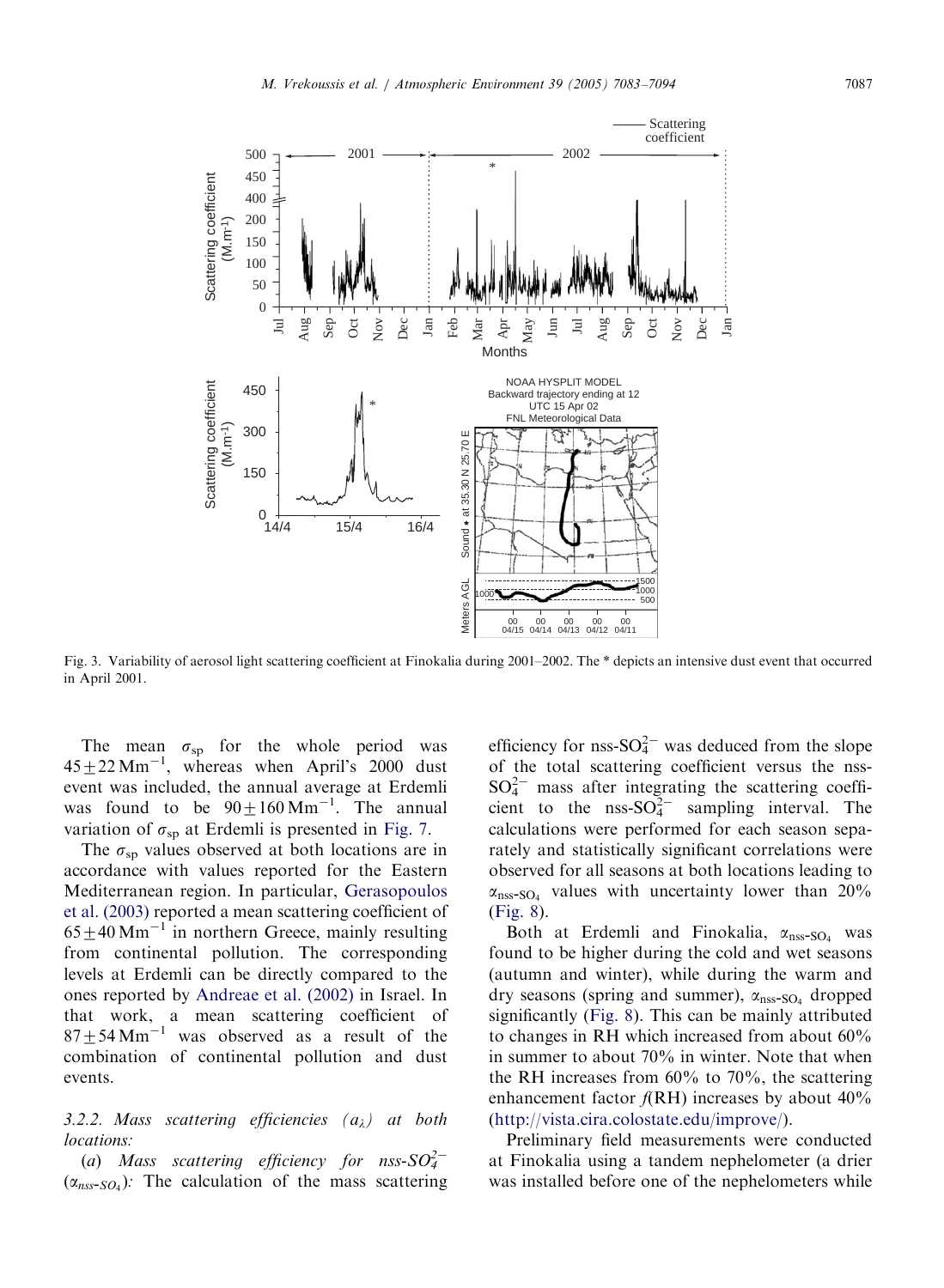<span id="page-5-0"></span>

Fig. 4. Trajectory analysis at Finokalia for the aerosol scattering coefficient (2000–2001) and absorption coefficient (2000–2002) events exceeding the mean value of the corresponding month by at least a factor of two. The thick black line represents the mean trajectory at 1000 m height. Under each class of air masses, the year, the number of exceedences relative to the total number of cases and the range of scattering and absorption coefficients are presented.

the other one operated at ambient RH). These measurements showed a significant influence of RH on the scattering coefficient. More specifically, scattering coefficients increased almost exponentially above RH of 60% and work is under progress to compare the empirical formula for  $f(RH)$  with experimental data.

The annual mean  $\alpha_{\text{nss-SO}_4}$  at Finokalia and Erdemli have been calculated to be equal to 5.9  $\pm$  1.8 and 5.7  $\pm$  1.4 m<sup>2</sup> g<sup>-1</sup>, respectively, which are in good agreement with the values reported in the literature ([Leaderer et al., 1981](#page-11-0); [Quinn et al.,](#page-11-0) [1996](#page-11-0); [Meszaros et al., 1998;](#page-11-0) [Ichoku et al., 1999;](#page-10-0) [Formenti et al., 2001a, b;](#page-10-0) [Bryant et al., in press\)](#page-10-0) ([Fig. 8\)](#page-7-0).

(b) Mass scattering efficiency for dust  $(\alpha_{dust})$ : We have seen that dust events can significantly contribute to scattering variability at both locations. Calculating  $\alpha_{\text{dust}}$  requires caution since i)  $\alpha_{\text{dust}}$  is significantly lower (by almost a factor of 10) than that of  $\alpha_{\text{nss-SO}_4}$  [\(Andreae et al., 2002\)](#page-10-0) and (ii) dust is a medium that favours the absorption of acidic species (like  $SO_2$  and  $HNO_3$ ), thus increasing nss- $SO_4^{2-}$  levels, which in their turn increase the total scattering. Therefore, the analysis has been limited only to significant dust events (above  $50 \mu g.m^{-3}$ ) with low nss- $SO_4^{2-}$  levels (below  $3 \mu g.m^{-3}$ ). Even though this criterion decreases the number of cases studied, significant correlations are revealed between scattering coefficient and dust content with slopes equal to 0.21  $(r^2 = 0.96, n = 5)$  and 0.96  $(r^2 = 0.81, n = 17)$  at Finokalia and Erdemli, respectively. Note that when the regression between total scattering coefficient and dust content is applied to all dust events (identified via backtrajectories), much higher  $\alpha_{\text{dust}}$  is calculated (1.43) and 1.57 at Finokalia and Erdemli, respectively). This fact denotes the critical role of nss- $SO_4^{2-}$ , i.e. even in small amounts in the coarse mode, they still contribute significantly to the ability of aerosols to scatter the light (Mihalopoulos et al., unpublished data).

The uncertainties of the  $\alpha_{\text{dust}}$  calculations could be as high as 50% due to uncertainties in the dust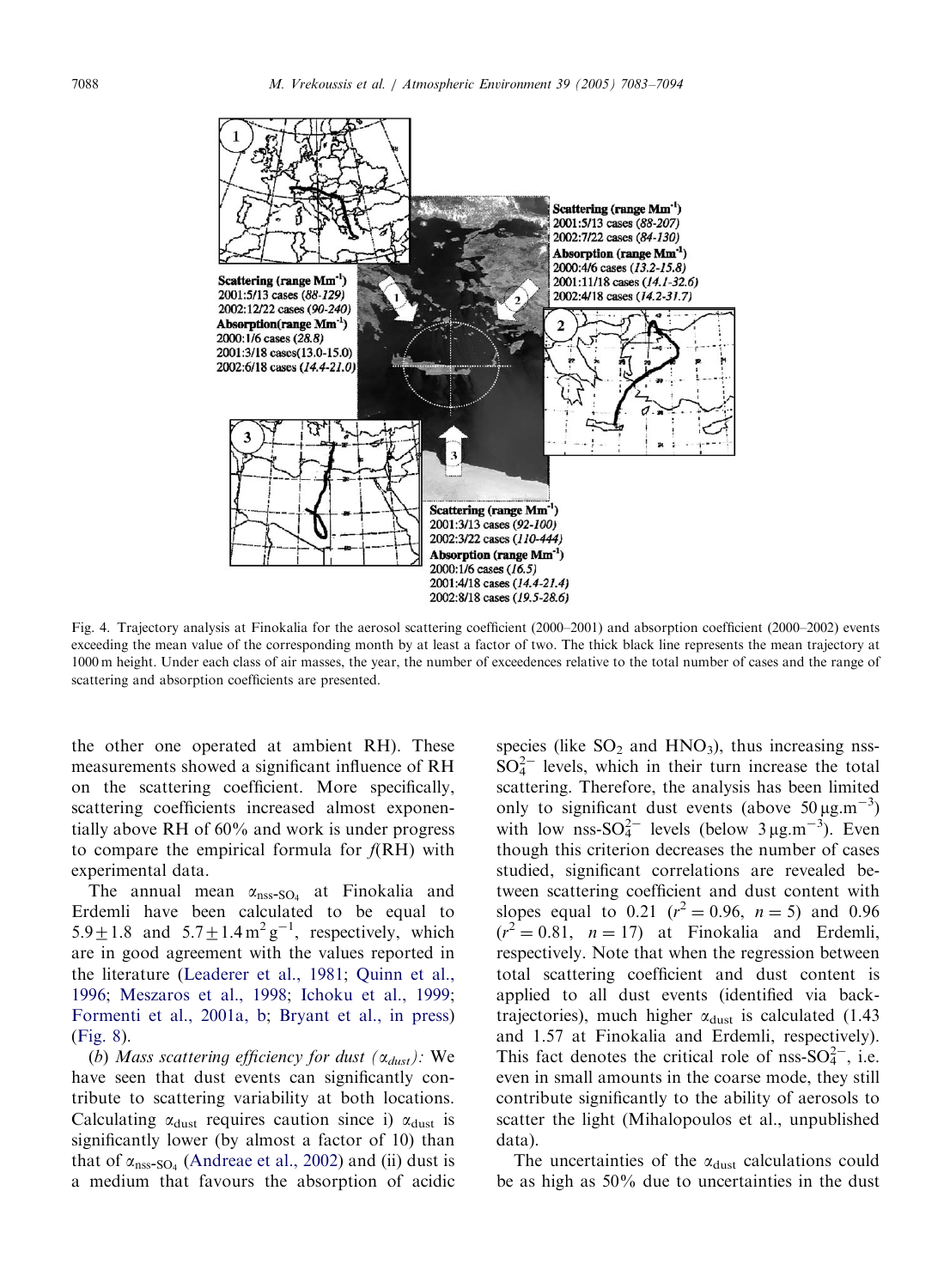<span id="page-6-0"></span>

Fig. 5. Monthly mean aerosol scattering coefficient at Finokalia during the period 2001–2002.



Fig. 6. Aerosol scattering coefficient variation at Erdemli as calculated for the period 1999–2000. The \* depicts an intensive dust event that occurred in April 2000.

mass calculations (up to 40%) and uncertainties in the regression slopes (10%). Thus, the  $\alpha_{\text{dust}}$  calculated for Finokalia and Erdemli (0.21–0.96) are in relatively good agreement with the value of  $0.52 \text{ m}^2 \text{ g}^{-1}$  proposed by [Andreae et al. \(2002\)](#page-10-0) based

on measurements conducted at Negev Desert in Israel.

(c) Specific mass scattering efficiency for fine mass ( $\alpha_{\text{fm}}$ ): The  $\alpha_{\text{fm}}$  was calculated only for the summer 2001 (MINOS campaign) at Finokalia. The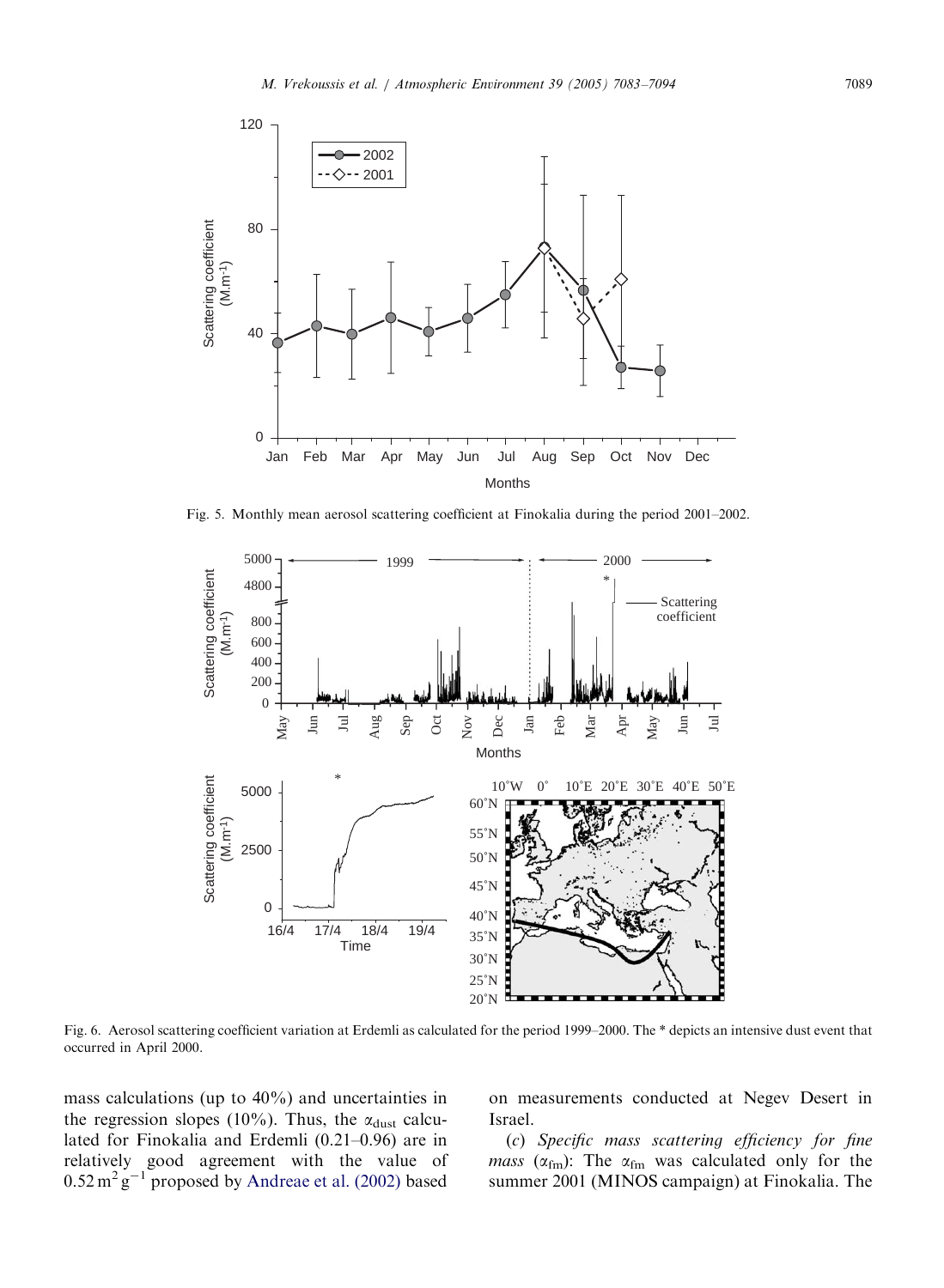<span id="page-7-0"></span>

Fig. 7. Monthly mean aerosol scattering coefficient at Erdemli for the 1999–2000 period. The black dot includes the April 2000 dust event.



Fig. 8. Seasonal variation of the mass scattering efficiency of nss- $SO_4^{2-}$  calculated for Finokalia and Erdemli and comparison to the literature.

scattering coefficient of the fine mass was calculated, considering the mass measured at the back filter of a Stack Filter Units (SFUs) with a cut-off of the order of  $1.2+0.1$  µm being representative of the fine mass fraction [\(Sciare et al., 2005](#page-11-0)). A significant correlation has been observed between fine mass and scattering coefficient with a slope of  $3.1 \pm 0.5$  m<sup>2</sup> g<sup>-1</sup>  $(r^2 = 0.44, n = 45)$ , comparable to the values proposed by [White et al. \(1994\)](#page-11-0) and [Andreae et al.](#page-10-0) [\(2002\).](#page-10-0)

# 3.3. Absorption coefficient  $(\sigma_{ab})$

The main species that absorb radiation are black carbon and hematite found in dust aerosols. [Alfaro](#page-10-0) [et al. \(2004\)](#page-10-0) indicated that the effect on light absorption of iron oxides, which are the main

absorbing minerals in desert dust, could be of the same order of magnitude as black carbon (BC).

Absorption measurements were performed for nearly the same sampling period as the scattering coefficient measurements at Finokalia during the period 2000–2002 [\(Fig. 9\)](#page-8-0). Absorption coefficients ranged between 0.1 and  $33$  Mm<sup>-1</sup> with a mean value of  $5.6 \pm 3.6$  Mm<sup>-1</sup>. In August 2001, the significantly higher value  $(11.2 \pm 6.0 \text{ Mm}^{-1})$ , [Fig. 9b](#page-8-0)) compared to that measured during the same month in 2000 was attributed to biomass burning activities in the area ([Salisbury et al., 2003;](#page-11-0) [Sciare et al., 2003b\)](#page-11-0).

High absorption coefficients are divided in two subcategories symbolized as (I) and (II) [\(Fig. 9\)](#page-8-0). The first one (I) corresponds to air masses from the NW–NE directions and the second (II) corresponds to south winds. It is well known that black carbon is mainly an anthropogenic pollutant. Northwest, north and northeast winds are expected to be rich in BC as they pass through central and eastern Europe ([Sciare et al., 2003a](#page-11-0)). An explanation for absorption coefficient peaks during the second subcategory (south winds) is the hematite ([Bohren](#page-10-0) [and Huffman, 1983](#page-10-0); [Pinnick et al., 1993;](#page-11-0) [Alfaro et](#page-10-0) [al., 2004\)](#page-10-0). Its characteristic property of absorbing in the visible region of the solar spectra due to its reddish colour leads to a positive artefact. A detailed trajectory analysis was performed for all cases with absorption coefficient exceeding twice the mean value of the corresponding month, and the results are presented in [Fig. 4](#page-5-0). It is clear that all absorption events, as for scattering, are associated either with transport from regions affected by strong anthropogenic influence (N sector, 24% of the cases), by high dust loading (S sector, 31% of the cases) or both (NE sector, 45% of the cases).

The absorption coefficient data were also analysed on a seasonal basis ([Fig. 10\)](#page-8-0). Excluding August 2001 data, no clear seasonal signal was observed. Thus, although the sources influencing aerosol absorption change seasonally, aerosol absorption at Finokalia seems to remain almost constant throughout the year.

# 3.4. Radiative forcing

In this section, the direct aerosol impact on the radiative forcing is calculated based on the observations of optical properties at Finokalia.

One of the most important properties of aerosols is the single-scattering albedo—ssa  $(\omega)$ , defined as the ratio of the scattered radiation ( $\sigma_{\rm SD}$ ) to the total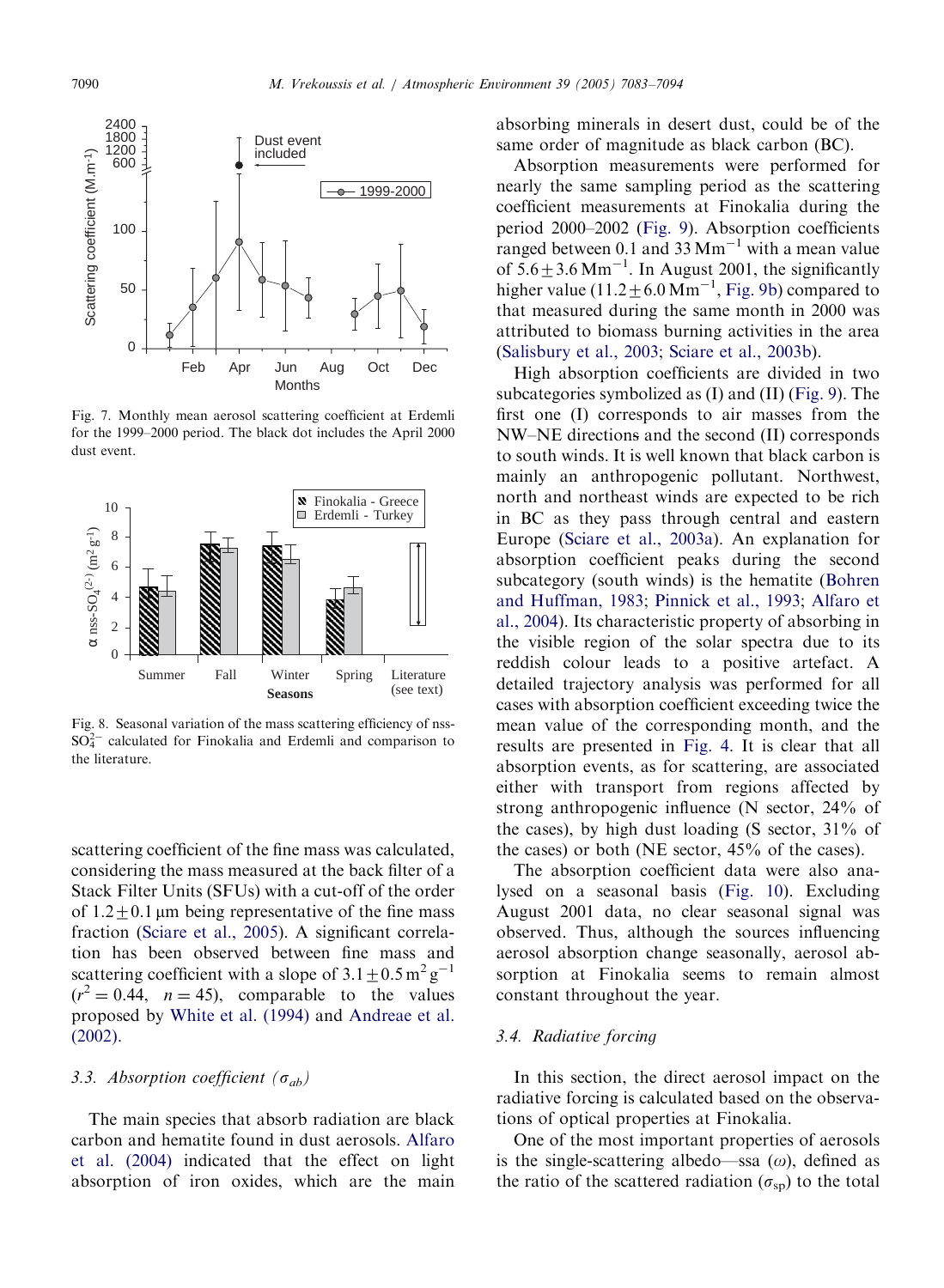<span id="page-8-0"></span>

Fig. 9. Aerosol absorption coefficient at Finokalia as observed during the periods 2000 (a), 2001 (b) and 2002 (c).

radiation ( $\sigma_{sp}+\sigma_{ab}$ ). The average calculated  $\omega$  for the total period was  $0.89 \pm 0.04$  and the lower and upper limits were 0.74 and 0.98, respectively. The lowest values of  $\omega$  coincide with increased absorption coefficients occurring when air parcels were affected by biomass burning events in the neighbouring countries in conjunction with strong north winds (i.e. 8–13 August 2001) ([Sciare et al., 2003b\)](#page-11-0).

Another important aspect of the climate–aerosol interaction is the RFE, which is the amount of the radiative forcing that increases the optical thickness by one unit. In order to have a rough estimation of radiative forcing produced by anthropogenic aerosols, the RFE was calculated using the following equation (Haywood et al., 1995; [Anderson et al.,](#page-10-0) [1999;](#page-10-0) [Andreae et al., 2002\)](#page-10-0):

 $RFE =$ 

$$
SD(1 - A_{c})T^{2}(1 - R_{s})^{2} \left[ 2R_{s} \frac{1 - \omega}{(1 - R_{s})^{2}} - \beta(b)\omega \right],
$$

where S is the solar constant equal to  $1370 \,\mathrm{W m}^{-2}$ , D the daylight fraction (changes seasonally),  $A_c$  the



Fig. 10. Monthly mean aerosol absorption coefficient at Finokalia during the sampling period (2000–2002).

mean fractional cloud based on observations in the area and changes seasonally, T the atmospheric transmissivity (0.76),  $R_s$  is the surface albedo (0.07 for sea and 0.34 for land),  $\beta(b)$  the average upscatter fraction derived from the backscatter ratio (of the order of 13% for our region) [\(Formenti et al.,](#page-10-0)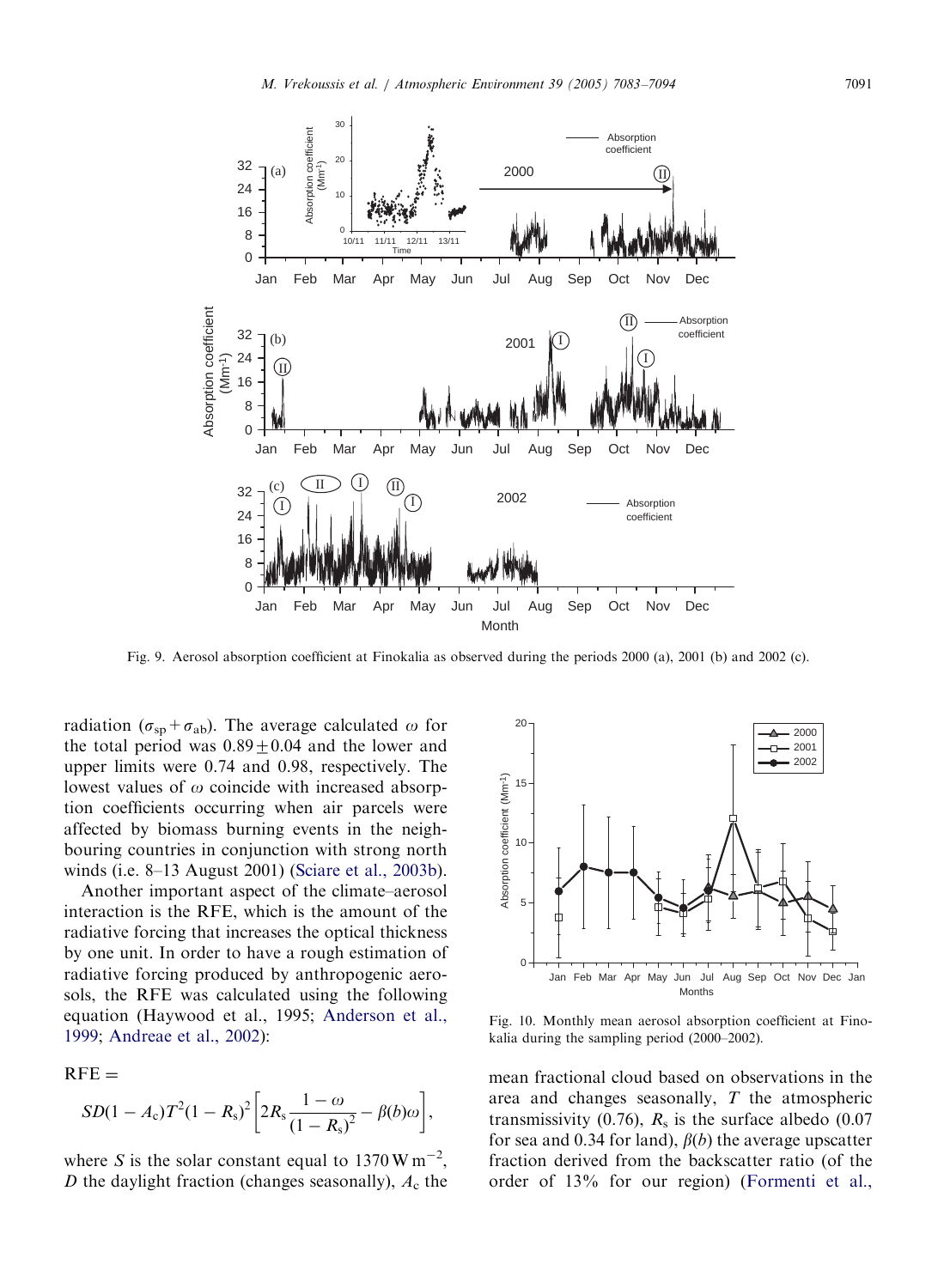

Fig. 11. Seasonal variation both above the sea and land of the (a) radiative forcing efficiency (RFE) and (b) radiative forcing (RF) at the top of the atmosphere (TOA).

[2001b;](#page-10-0) [Bryant et al., in press](#page-10-0)), and  $\omega$  is the singlescattering albedo in the area.

The RFE is irreversibly correlated to  $\omega$  and thus positively correlated to absorption. It ranges from  $-99$  up to  $-26$  Wm<sup>-2</sup> above sea and from  $-31$  up to  $32 \text{ W m}^{-2}$  above land. Negative values correspond to cooling effects while positive ones are attributed to the heating. From the data analysis, RFE at Finokalia showed a clear seasonal trend (Fig. 11a). Above the sea, the mean summer values had an average of  $-73$  Wm<sup>-2</sup> whereas during winter the mean value was  $-30$  Wm<sup> $-2$ </sup>. Spring and autumn had presented intermediate values equal to  $-43$  W m<sup>-2</sup> and  $-54 \text{ W m}^{-2}$ , respectively. To obtain radiative forcing at the TOA, RFE values were multiplied with the aerosol optical thickness provided by the AERONET site at Crete [\(http://aeronet.gsfc.](http://aeronet.gsfc.nasa.gov/) [nasa.gov/](http://aeronet.gsfc.nasa.gov/)) (annual mean value for 2002–2003 of  $0.158 \pm 0.0456$ ). Radiative forcing at the TOA ranged from  $-2.3 \text{ Wm}^{-2}$  (winter) up to  $-12.6$  $W m^{-2}$  (summer) (Fig 11b). These values are up to five times but opposite in sign to the forcing induced by the greenhouse gases and estimated to be equal to  $2.4\pm0.2$  W m<sup>-2</sup> [\(Houghton et al., 1995\)](#page-10-0) and shows the important direct role of aerosols in the area almost year-round. For comparison [Marko](#page-11-0)[wicz et al. \(2002\)](#page-11-0), using a detailed radiative transfer code calculated for Finokalia during summer 2001 a mean radiative forcing at TOA equal to  $-8.3 \pm 2.7$  W m<sup>-2</sup>, which is close to the results found during this study and for the same season  $(-12.6 W m^{-2}).$ 

# 4. Conclusion

The main optical properties of aerosols, namely scattering and absorption coefficients, define the level of warming and/or cooling of the atmosphere from the aerosols. In this study, these two aerosol properties were studied at two regions in the Eastern Mediterranean: the Finokalia station (north coast of Crete, Greece) and the Erdemli station (south coast of Turkey). The specific area is of highly interest as it is a crossing point of masses of different origin ([Lelieveld et al., 2002\)](#page-11-0).

Ambient scattering coefficients at Finokalia show a slight seasonality with maximum values during summer. High values have been also observed during the transition periods mainly due to dust events. The mean scattering coefficient at Finokalia  $(50 \text{ Mm}^{-1})$  is comparable to that obtained in northern Greece ([Gerasopoulos et al., 2003](#page-10-0)) while the average scattering coefficient at Erdemli  $(90 \text{ Mm}^{-1})$  agrees well with the value found in Israel [\(Andreae et al., 2002\)](#page-10-0). The Turkish station is closer to dry desert areas, thus it is affected to a greater extent by dust events. As a result there is no clear seasonal pattern for this region.

The nss-SO $_4^2$  contributes to scattering, and its mass scattering, efficiency  $\alpha_{\text{nss-SO}_4}$  showed a seasonality possibly due to the changes in the RH. The calculated scattering efficiency for dust  $\alpha_{\text{dust}}$  falls in the range of the values reported by [Andreae et al.](#page-10-0) [\(2002\)](#page-10-0) at Negev Desert.

The absorption levels recorded at Finokalia did not show any significant seasonality. Thus, although the sources influencing aerosol absorption change seasonally, aerosol absorption at Finokalia seems to remain almost constant year-round.

Based on the measured scattering and absorption coefficients, a single-scattering albedo  $(\omega)$  of  $0.89 + 0.04$  at 550 nm was calculated for Finokalia. The RFE over the sea induced by the measured optical properties of the aerosols was found to vary seasonally with a mean summer minimum of  $-73$  W m<sup>-2</sup>. Finally, the radiative forcing at the TOA ranged from  $-12.6$  to  $-2.3$  W m<sup>2</sup> for summer and winter, respectively, values which are up to five times but opposite in sign to the forcing induced by the greenhouse gases.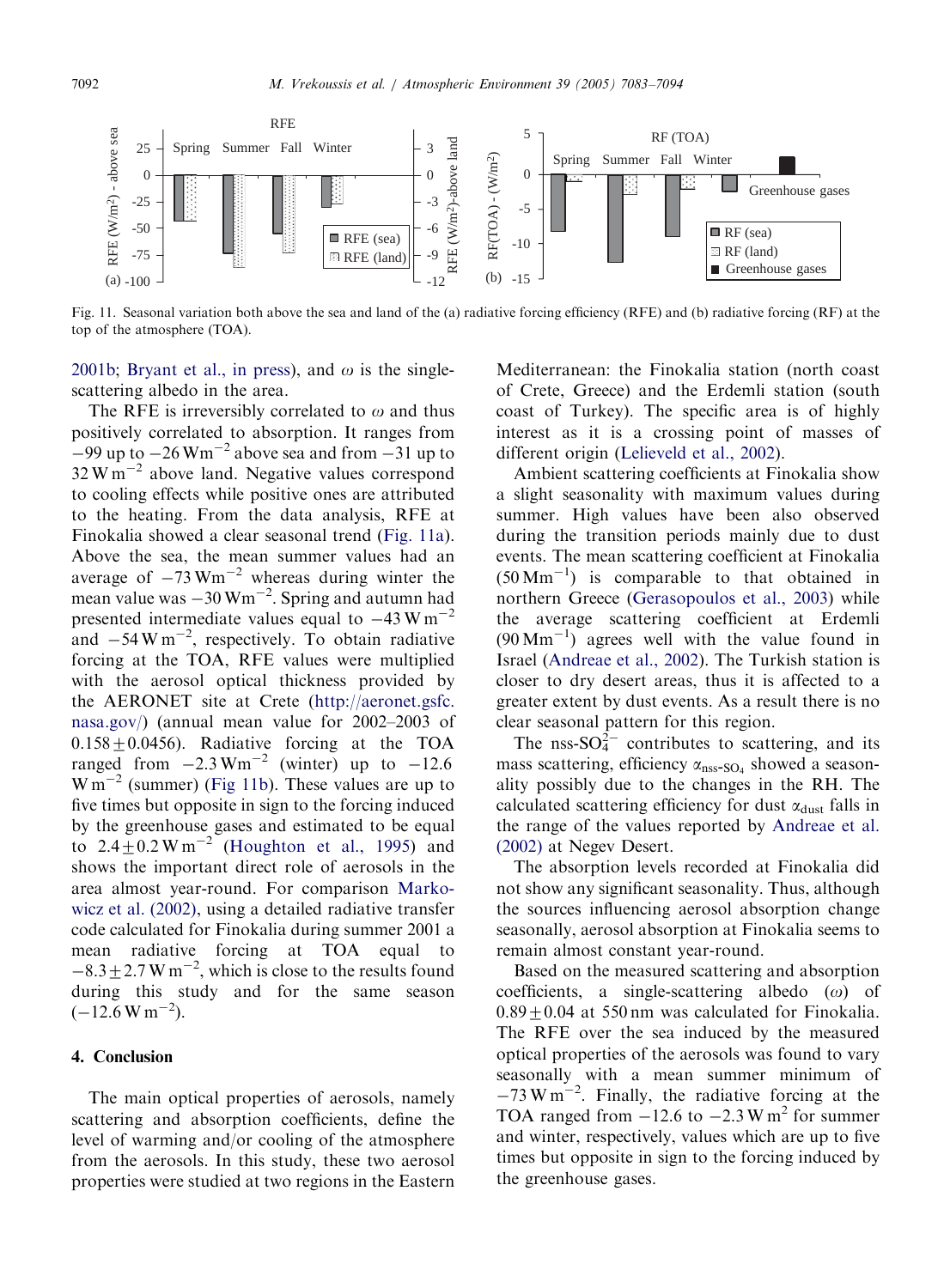# <span id="page-10-0"></span>Acknowledgements

We thank the European Commission, Environment Programme (ENK2-CT-1999-00033), NATO (EST.CLG.977811), the University of Crete (ELKE) and the Middle East Technical University Research Fund (AFP-98-06-01-01 and AFP-2001- 07-01-01) for financial support. The authors gratefully acknowledge the NOAA Air Resources Laboratory (ARL) for the provision of the HYSPLIT transport and dispersion model, the AERONET site for the aerosol Optical Depth data above Crete and the two anonymous reviewers for their helpful comments and remarks.

#### References

- Alfaro, S.C., Lafon, S., Rajot, J.L., Formenti, P., Gaudichet, A., Maillé, M., 2004. Iron oxides and light absorption by pure desert dust: an experimental study. Journal of Geophysical Research 109, D08208.
- Anderson, T.L., Covert, D.S., Wheeler, J.D., Harris, J.M., Perry, K.D., Trost, B.E., Jaffe, D.J., Orgen, J.A., 1999. Aerosol backscatter fraction and singlescattering albedo: measured values and uncertainties at a coastal station in the Pacific Northwest. Journal of Geophysical Research 104, 26793–26807.
- Andreae, T.W., Andreae, M.O., Ichoku, C., Maenhaut, W., Cafmeyer, J., Karnieli, A., Orlovsky, L., 2002. Light scattering by dust and anthropogenic aerosol at a remote site in the Negev Desert, Israel, Journal of Geophysical Research, 107, 10.1029/2001JD900252.
- Bardouki, H., Liakakou, H., Economou, C., Sciare, J., Smolik, J., Zdimal, V., Eleftheriadis, K., Lazaridis, M., Dye, C., Mihalopoulos, N., 2003. Chemical composition of sizeresolved atmospheric aerosols in the eastern Mediterranean during summer and winter. Atmospheric Environment 37, 195–208.
- Bohren, C.F., Huffman, D.R., 1983. Absorption and Scattering of Light By Small Particles. Wiley, New York 550pp.
- Bond, T.C., Anderson, T.L., Campbell, D., 1999. Calibration and intercomparison of filter-based measurements of visible light absorption coefficient. Aerosol Science and Technology 30, 582–600.
- Bryant, C., Eleftheriadis, K., Smolik, J., Zdimal, V., Mihalopoulos, N., Colbeck, I., Optical properties of aerosols over the Eastern Mediterranean. Atmospheric Environment, in press, [doi:10.1016/j.atmosenv.2005.06.009.](dx.doi.org/10.1016/j.atmosenv.2005.06.009)
- Formenti, P., Andreae, M.O., Andreae, T.W., Ichoku, C., Schebeske, G., Kettle, J., Maenhaut, W., Cafmeyer, J., Ptasinsky, J., Karnieli, A., Lelieveld, J., 2001a. Physical and chemical characteristics of aerosols over the Negev Desert (Israel) during summer 1996. Journal of Geophysical Research 106 (D5), 4871–4890.
- Formenti, P., Andreae, M.O., Andreae, T.W., Galani, E., Vasaras, A., Zerefos, C., Amiridis, V., Orlovsky, L., Karnieli, A., Wendisch, M., Wex, H., Holben, B.N., Maenhaut, W., Lelieveld, J., 2001b. Aerosol optical properties and large-scale

transport of air masses: observations at a coastal and a semiarid site in the eastern Mediterranean during summer 1998. Journal of Geophysical Research-Atmospheres 106 (D9), 9807–9826.

- Gerasopoulos, E., Andreae, M.O., Zerefos, C.S., Andreae, T.W., Balis, D., Formenti, P., Merlet, P., Amiridis, V., Papastefanou, C., 2003. Climatological aspects of aerosol optical properties in Northern Greece. Atmospheric Chemistry and Physics 3, 2025–2041.
- Guieu, C., Loÿe-Pilot, M.-D., Ridame, C., Thomas, C., 2002. Chemical characterization of the Saharan dust end-member: some biogeochemical implications for the Western Mediterranean sea. Journal of Geophysical Research 107 10.1029/ 2001JD000582.
- Houghton, J.T., Meira, L.G., Callander, B.A., Harris, N., Kattenberg, A., Maskell, K. (Eds.), 1995. Climate Change: The Science of Climate Change. Cambridge University Press, New York, p. 572pp.
- Ichoku, C., Andreae, M.O., Andreae, T.W., Meixner, F.X., Schebeske, G., Formenti, P., Maenhaut, W., Cafmeyer, J., Karnieli, A., Orlovsky, L., 1999. Interrelationships between aerosol characteristics and light scattering in an eastern Mediterranean arid environment. Journal of Geophysical Research 104, 24371–24393.
- Israelevich, P., Ganor, E., Levin, Z., Joseph, J., 2003. Annual variations of physical properties of desert dust. Journal of Geophysical Research 18 (D13), 4381.
- Koçak, M., Kubilay, N., Mihalopoulos, N., 2004. Ionic composition of lower tropospheric aerosols at a Northeastern Mediterranean site: implications regarding sources and longrange transport. Atmospheric Environment 38, 2067–2077.
- Kouvarakis, G., Mihalopoulos, N., Tselepides, A., Stavrakaki, S., 2001. On the importance of atmospheric inputs of inorganic nitrogen species on the productivity of the eastern Mediterranean Sea. Global Biogeochemical Cycles 15 (4), 805–817.
- Kouvarakis, G., Doukelis, Y., Mihalopoulos, N., Rapsomanikis, S., Sciare, J., Blumthaler, M., 2002. Chemical, physical, and optical characterization of aerosols during PAUR II experiment. Journal of Geophysical Research 107, 8141.
- Kouvarakis, G., Mihalopoulos, N., 2002. Seasonal variation of dimethylsulfide in the gas phase and of methanesulfonate and non-sea-salt sulfate in the aerosols phase in the Eastern Mediterranean atmosphere. Atmospheric Environment 36, 929–938.
- Kubilay, N., Nickovic, S., Moulin, C., Dulac, F., 2000. An illustration of the transport and deposition of mineral dust onto the eastern Mediterranean. Atmospheric Environment 34, 1293–1303.
- Kubilay, N., Koçak, M., Çokacar, T., Oguz, T., Kouvarakis, G., Mihalopoulos, N., 2002. Influence of Black Sea and local biogenic activity on the seasonal variation of aerosol sulfur species in the eastern Mediterranean atmosphere. Global Biogeochemical Cycles 16 (4), 1079.
- Kubilay, N., Çokacar, T., Oguz, T., 2003. Optical properties of mineral dust outbreaks over the northeastern Mediterranean. Journal of Geophysical Research 108 (D21), 4666.
- Kubilay, N., Oguz, T., Koçak, M., Torres, O., 2005. Groundbased assessment of Total Ozone Mapping (TOMS) data for dust transport over the northeastern Mediterranean. Global Biogeochemical Cycles 19.